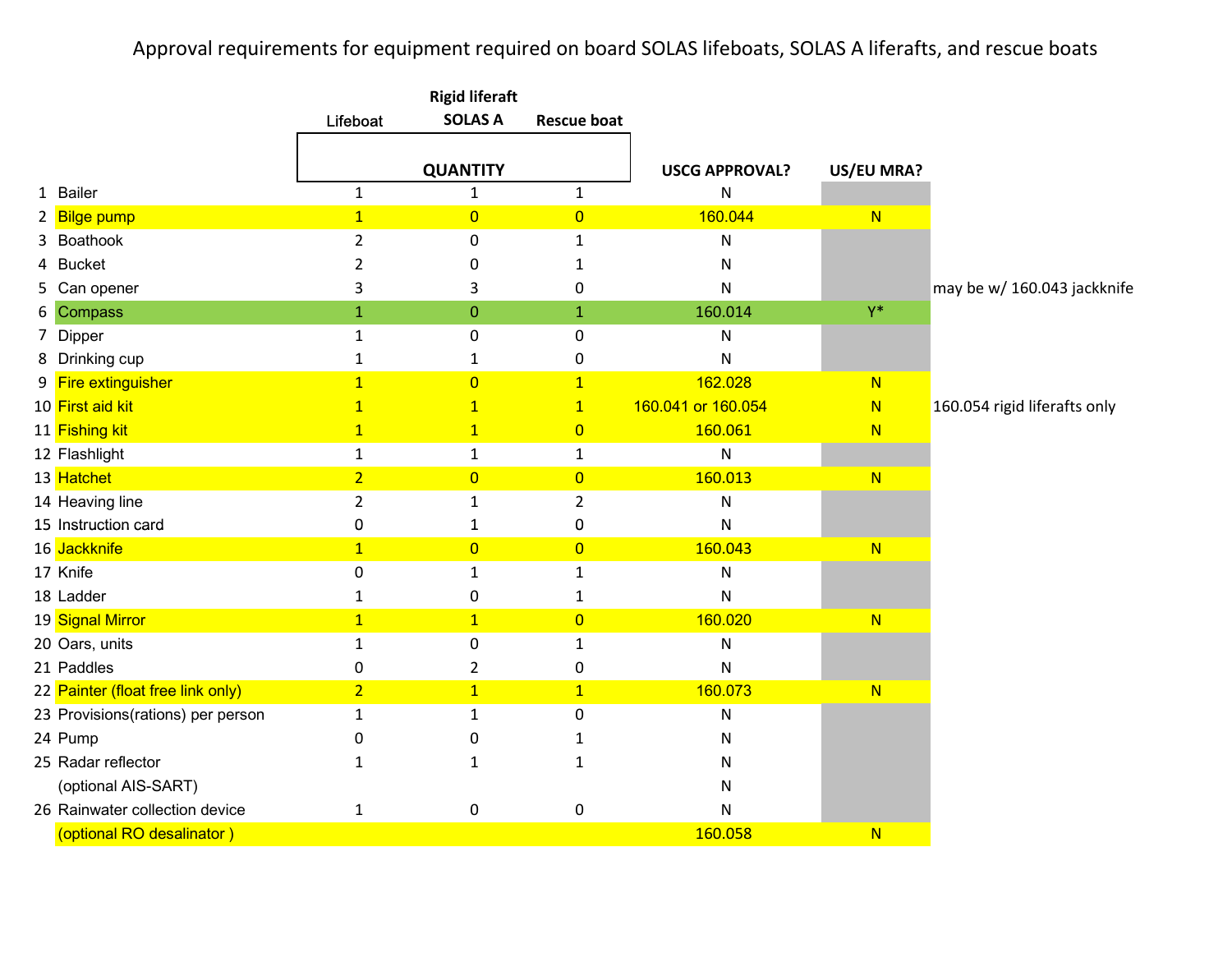## Approval requirements for equipment required on board SOLAS lifeboats, SOLAS A liferafts, and rescue boats

|                                       | Lifeboat       | <b>SOLAS A</b>              | <b>Rescue boat</b> |                       |              |
|---------------------------------------|----------------|-----------------------------|--------------------|-----------------------|--------------|
|                                       |                |                             |                    |                       |              |
|                                       |                | <b>QUANTITY</b>             |                    | <b>USCG APPROVAL?</b> | US/EU MRA?   |
| 27 Repair kit (inflated rescue boats) | 0              | 0                           | $\mathbf{1}$       | N                     |              |
| 28 Sea anchor                         | $\overline{1}$ | $\overline{2}$              | $\overline{1}$     | 160.019               | N            |
| 29 Searchlight                        | $\mathbf{1}$   | $\Omega$                    | $\mathbf{1}$       | $\mathsf{N}$          |              |
| 30 Seasickness kit per person         | 1              | 1                           | 0                  | N                     |              |
| 31 Smoke signal                       | $\overline{2}$ | $\overline{2}$              | $\overline{0}$     | 160.122               | $Y^*$        |
| 32 Hand flare signal                  | 6              | 6                           | 0                  | 160.121               | $Y^*$        |
| 33 Parachute flare signal             | 4              | 4                           | 0                  | 160.136               | $Y^*$        |
| 34 Skates and fenders                 | $\mathbf{1}$   | $\mathbf 0$                 | $\mathbf{1}$       | N                     |              |
| 35 Sponge                             | 0              | 2                           | 2                  | N                     |              |
| 36 Survival instructions              | 1              | 1                           | 0                  | N                     |              |
| 37 Table of lifesaving signals        | $\mathbf{1}$   | 1                           | 0                  | $\mathsf{N}$          |              |
| 38 Thermal protective aids            | 10%            | 10%                         | 10%                | 160.174               | N            |
| 39 Tool kit                           | 1              | $\mathbf 0$                 | 0                  | ${\sf N}$             |              |
| 40 Towline                            | $\mathbf{1}$   | 0                           | 1                  | $\mathsf{N}$          |              |
| 41 Water (liters per person)          | $\overline{3}$ | 1.5                         | $\overline{0}$     | 160.026               | N            |
| 42 Whistle                            | $\mathbf{1}$   | 1                           | $\mathbf{1}$       | ${\sf N}$             |              |
| Other lifeboat/rescue boat items      |                |                             |                    |                       |              |
| Canopy position indicating light/     |                |                             |                    |                       |              |
| interior light                        | $\mathbf{1}$   | $\mathbf{1}$                | $\overline{1}$     | 161.101               | N            |
| release mechanism                     | $\mathbf{1}$   | $\overline{0}$              | optional           | 160.133               | N            |
|                                       |                |                             |                    |                       |              |
| Retroreflective tape                  | see A.658(16)  | see A.658(16) see A.658(16) |                    | 164.018               | N            |
| automatic release mechansism          | N/A            | optional                    | optional           | 160.170               | Y*           |
| Navigation (side) lights              | per COLREGS    |                             | per COLREGS        | ${\sf N}$             |              |
| engine                                | $\mathbf{1}$   | $\overline{0}$              | $\mathbf{1}$       | CG-5214 engine list   | $\mathbb N$  |
| fire retardent resin                  | $\mathbf{1}$   | $\overline{0}$              | $\mathbf{1}$       | CG-5214 resin list    | $\mathbb N$  |
|                                       |                |                             |                    | CG-5214 buoyancy foam |              |
| <b>Buoyancy foam</b>                  | $\mathbf{1}$   | $\overline{0}$              | $\mathbf{1}$       | list                  | $\mathsf{N}$ |